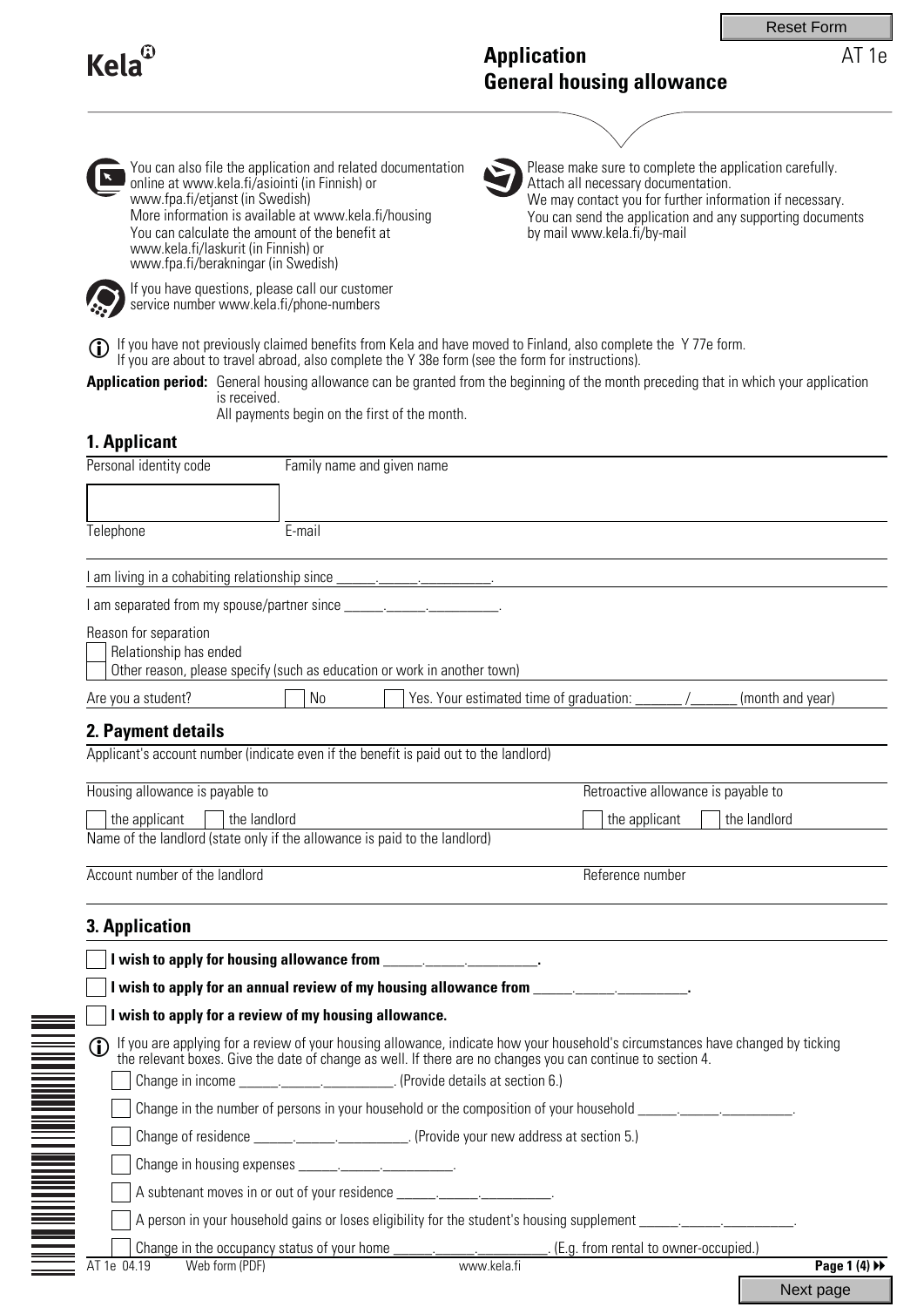## **4. Persons living in the applicant's household**

A household includes the persons who permanently share a home or apartment. If you need more space to list the members of your household, complete form AT 1je (see section 7. Supporting documents). If your household includes a disabled person who needs extra living space or a caregiver, provide details about this at section 8. Additional information. This information affects the amount of the housing allowance.  $\overline{1}$ 

| nousing allowance.<br><b>Personal identity code</b><br><b>Name</b>                                                                                                                                                                                                                                                                                                                                                                 |                             | Student    | Estimated<br>time of graduation<br>(month and year) |
|------------------------------------------------------------------------------------------------------------------------------------------------------------------------------------------------------------------------------------------------------------------------------------------------------------------------------------------------------------------------------------------------------------------------------------|-----------------------------|------------|-----------------------------------------------------|
| 1. Spouse/partner                                                                                                                                                                                                                                                                                                                                                                                                                  |                             |            |                                                     |
| 2. Children and other persons living in the home or apartment                                                                                                                                                                                                                                                                                                                                                                      |                             |            |                                                     |
| 3.                                                                                                                                                                                                                                                                                                                                                                                                                                 |                             |            |                                                     |
|                                                                                                                                                                                                                                                                                                                                                                                                                                    |                             |            |                                                     |
| 4.                                                                                                                                                                                                                                                                                                                                                                                                                                 |                             |            |                                                     |
| 5.                                                                                                                                                                                                                                                                                                                                                                                                                                 |                             |            |                                                     |
|                                                                                                                                                                                                                                                                                                                                                                                                                                    |                             |            |                                                     |
| <b>5. Residential details</b>                                                                                                                                                                                                                                                                                                                                                                                                      |                             |            |                                                     |
| Current address or new address if you will be moving.                                                                                                                                                                                                                                                                                                                                                                              |                             |            |                                                     |
| Postal district<br>Postal code                                                                                                                                                                                                                                                                                                                                                                                                     |                             |            | Municipality in which your home is located          |
|                                                                                                                                                                                                                                                                                                                                                                                                                                    |                             |            |                                                     |
|                                                                                                                                                                                                                                                                                                                                                                                                                                    |                             |            |                                                     |
| I wish to apply for a review of my housing allowance (my housing expenses or other residential details have not changed).                                                                                                                                                                                                                                                                                                          |                             |            |                                                     |
| If you selected this, please move on to section 6.                                                                                                                                                                                                                                                                                                                                                                                 |                             |            |                                                     |
| I wish to apply for financial assistance with                                                                                                                                                                                                                                                                                                                                                                                      |                             |            |                                                     |
| a rental or part-ownership home                                                                                                                                                                                                                                                                                                                                                                                                    |                             |            |                                                     |
| a right-of-occupancy home                                                                                                                                                                                                                                                                                                                                                                                                          |                             |            |                                                     |
| Name of landlord and the state of the state of the state of the state of the state of the state of the state of the state of the state of the state of the state of the state of the state of the state of the state of the st                                                                                                                                                                                                     |                             |            |                                                     |
|                                                                                                                                                                                                                                                                                                                                                                                                                                    |                             |            |                                                     |
| I wish to apply for financial assistance with an owner-occupied home, which is<br>a unit in a housing co-operative                                                                                                                                                                                                                                                                                                                 |                             |            |                                                     |
| a single-family home.                                                                                                                                                                                                                                                                                                                                                                                                              |                             |            |                                                     |
|                                                                                                                                                                                                                                                                                                                                                                                                                                    |                             |            |                                                     |
| If your rent or maintenance charge has changed, enclose a note about the rent review or an itemisation of your rent or maintenance charge. See section 7. Supporting documents.<br>$\mathbf{D}$                                                                                                                                                                                                                                    |                             |            |                                                     |
| $\begin{array}{ccccccccccccc} \textbf{[1]} & \textbf{[2]} & \textbf{[3]} & \textbf{[4]} & \textbf{[5]} & \textbf{[6]} & \textbf{[7]} & \textbf{[8]} & \textbf{[8]} & \textbf{[9]} & \textbf{[1]} & \textbf{[1]} & \textbf{[1]} & \textbf{[1]} & \textbf{[1]} & \textbf{[1]} & \textbf{[1]} & \textbf{[1]} & \textbf{[1]} & \textbf{[1]} & \textbf{[1]} & \textbf{[1]} & \textbf{[1]} & \textbf{[1]} & \textbf{$<br><b>Starting</b> |                             | per month. |                                                     |
| If you live in a single-family home that you own, you need not report water or heating costs.<br>(i)                                                                                                                                                                                                                                                                                                                               |                             |            |                                                     |
| Payments in addition to rent or maintenance charge:                                                                                                                                                                                                                                                                                                                                                                                | Separate charge for water   | No.<br>Yes |                                                     |
|                                                                                                                                                                                                                                                                                                                                                                                                                                    | Separate charge for heating | Yes<br>No. |                                                     |
| The rent or maintenance charge includes the following:                                                                                                                                                                                                                                                                                                                                                                             | Electricity                 | No.<br>Yes |                                                     |
|                                                                                                                                                                                                                                                                                                                                                                                                                                    |                             |            |                                                     |
| If electricity is included, state the total floor space of the home:                                                                                                                                                                                                                                                                                                                                                               |                             |            | $m2$ .                                              |
| If your household only occupies part of the home, state the amount of floor space occupied by your household:                                                                                                                                                                                                                                                                                                                      |                             |            | $m2$ .                                              |
| Do you or do other members of your household have housing debt?                                                                                                                                                                                                                                                                                                                                                                    |                             |            |                                                     |
| Yes. See section 7. Supporting documents.<br>No                                                                                                                                                                                                                                                                                                                                                                                    |                             |            |                                                     |
| Does your household have a subtenant?                                                                                                                                                                                                                                                                                                                                                                                              |                             |            |                                                     |
| Yes. Monthly rent paid by the subtenant: $\varepsilon$ _________________<br>No                                                                                                                                                                                                                                                                                                                                                     |                             |            |                                                     |

AT 1e 04.19 Web form (PDF) **Page 2 (4)** Web form (PDF)

Next page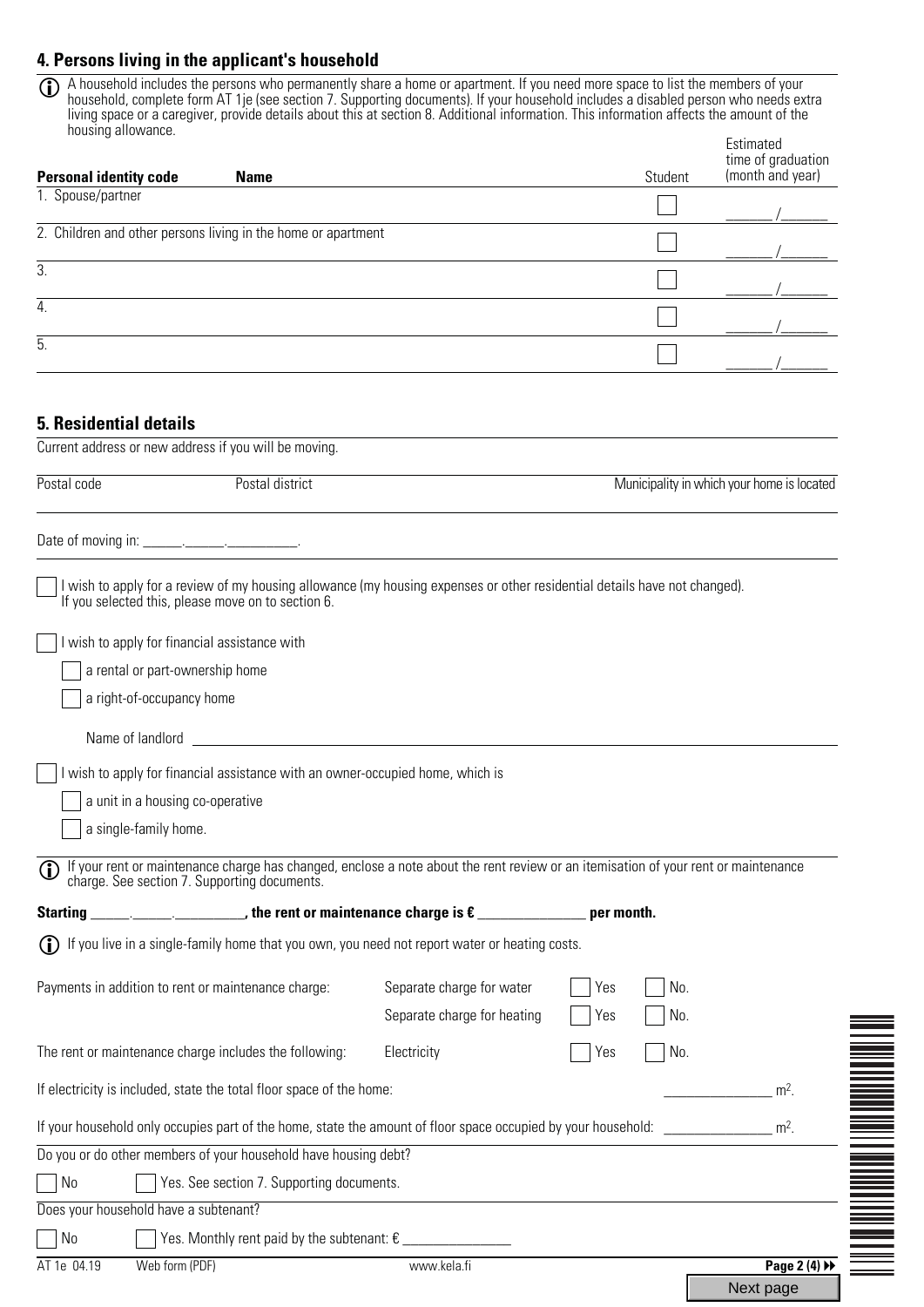## **6. Income**

| $\mathbf \Omega$        | Benefits received from Kela and the incomes of minor children need not be reported. Write the amount of gross income (i.e., income before the withholding of taxes) and the period in which it was earned. Submit all required                                                                                |
|-------------------------|---------------------------------------------------------------------------------------------------------------------------------------------------------------------------------------------------------------------------------------------------------------------------------------------------------------|
|                         | Do you or does your spouse/partner or another member of your household receive                                                                                                                                                                                                                                |
| a wage or salary?<br>No | Yes. Indicate who. Please list the names of all of your employers. For new employment relationships, provide a copy<br>of the employment contract.<br>Applicant<br><u> 1989 - Johann Stein, mars an deutscher Stein und der Stein und der Stein und der Stein und der Stein und der</u><br>Someone else, who? |
| No                      | unemployment allowance paid by an unemployment fund? Is an application pending or will allowance be applied for?<br>Yes. Indicate who, how much per day, and since when.                                                                                                                                      |
|                         | Applicant<br><u> 1989 - Johann Stoff, deutscher Stoffen und der Stoffen und der Stoffen und der Stoffen und der Stoffen und der</u>                                                                                                                                                                           |
|                         | Spouse/partner and the contract of the contract of the contract of the contract of the contract of the contract of the contract of the contract of the contract of the contract of the contract of the contract of the contrac                                                                                |
|                         | Someone else, who?                                                                                                                                                                                                                                                                                            |
|                         | Do you or does another member of your household plan to apply for an unemployment benefit from Kela?<br>No<br>Yes. Please specify who.                                                                                                                                                                        |
| rental income?<br>No    | Yes. Indicate who and how much per month.                                                                                                                                                                                                                                                                     |
|                         | other income such as a business start-up grant, a municipal supplement, or a pension from abroad? Also state if you have applied for any of                                                                                                                                                                   |
| the above.<br>No        | Yes. Indicate who, what type of income and how much per month.                                                                                                                                                                                                                                                |
|                         |                                                                                                                                                                                                                                                                                                               |
| No                      | Are you or is a member of your household self-employed?<br>Yes. Is the person who is self-employed insured under<br>Yes<br>the YEL (Self-Employed Persons) or MYEL (Farmers)<br>No. Estimate the amount of income (euros per month):<br>Pensions Act?                                                         |
| N <sub>0</sub>          | Do you or does another member of your household receive a grant or scholarship?<br>Yes. Is the person receiving a grant or scholarship<br>Yes<br>insured under the MYEL (Farmers) Pensions Act?<br>No                                                                                                         |
| N <sub>0</sub>          | Will your own income or that of other members of your household change over the next 3 months?<br>Yes. Please tell us whose income will change and how.                                                                                                                                                       |
|                         | Do you or does another member of your household have                                                                                                                                                                                                                                                          |
| N <sub>0</sub>          | money deposited in a bank account?<br>Yes. Indicate who, how much and what is the interest paid on the deposits.                                                                                                                                                                                              |
| N <sub>0</sub>          | bonds, debentures or equivalent?<br>Yes. Indicate who owns them and what their value and percentage yield is.                                                                                                                                                                                                 |
| forest holdings?<br>No  | Yes. Indicate the total area of the holdings and the municipality in which they are located.                                                                                                                                                                                                                  |
| information?            | Has the amount of the household's stock holdings or the number of shares it has in a mutual fund changed since the latest tax                                                                                                                                                                                 |
| N <sub>0</sub>          | Yes. Indicate who owns them, the name of the company/fund, the number and name/type of shares, and when<br>purchased.                                                                                                                                                                                         |
| AT 1e 04.19             | Web form (PDF)<br>www.kela.fi<br>Page 3 (4) >>                                                                                                                                                                                                                                                                |